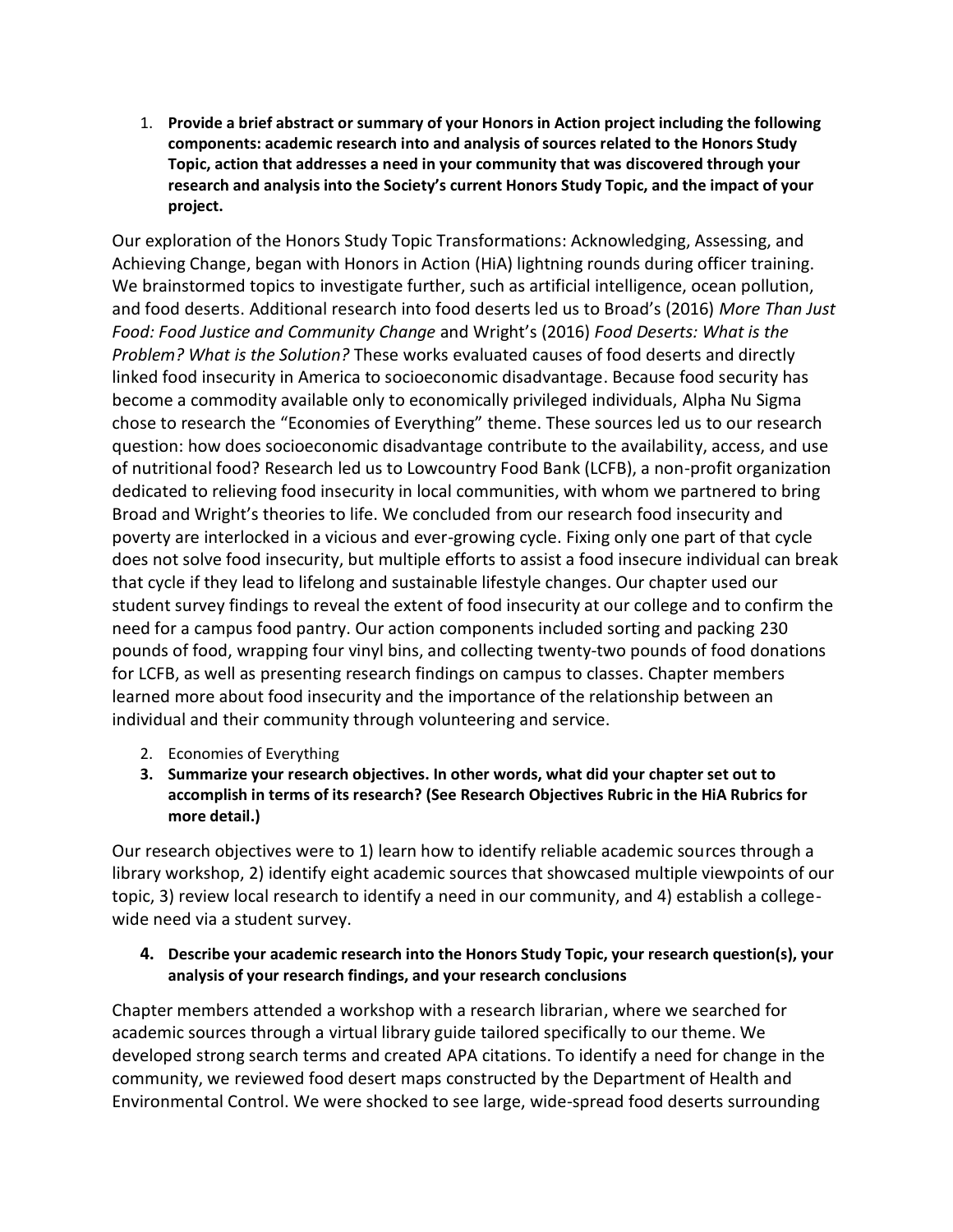areas close to Horry-Georgetown Technical College (HGTC). Broad's (2016) book and Wright's (2016) article led us to shift our focus to food insecurity, a multifaceted issue caused by poor availability, access, and use of nutritious food. With our newfound focus, we re-examined our research and used tactics learned at international and regional events to develop our research question: how does socioeconomic disadvantage contribute to the availability, access, and use of nutritional food?

Historically, nutrition was a sign of social standing, with upper-class individuals having ample access to a variety of nutritious foods, while lower-class individuals struggled to feed their families. Although transformations over the past few decades have worked to balance these dynamics, they are still seen today. Many families in America find it difficult to get the nutrition they need because of lacking availability, limited access, and inadequate use of nutritious foods. All three of these factors determine the food security status of a family in a cycle called deprivation amplification. Research indicated low-income areas have a higher exposure to fastfood outlets and those unhealthy foods are heavily promoted and much cheaper than their healthy counterparts (Wright et al., 2016). While combating the overexposure to unhealthy foods is one way to overcome food insecurity, research in California, Pennsylvania, and the United Kingdom indicated that without proper resources or nutrition education, unhealthy options will continue to fill the pantry of the food insecure (Broad, 2016; Dubowitz et al., 2015; Loopstra et al., 2019). These options lead people to exceed daily recommended sugar, sodium, and saturated fat intake, which can cause subsequent health issues (Persoskie, 2017). To create real social change to alleviate food insecurity, people need to learn how to choose healthy options over unhealthy ones while still getting their money's worth (Mozaffarian & Ludwig, 2015). From the research, we concluded: 1) food insecurity is a multifaceted issue that is closely linked to socioeconomic status and is driven by deprivation amplification, 2) making nutritious foods more available does not make someone more likely to purchase them, and 3) deprivation amplification may be alleviated by practicing smarter food habits and helping food insecure families find and access available foods.

**5. List the 8 academic/expert sources that were most enlightening regarding multiple perspectives of the Honors Study Topic theme you selected. Briefly explain why these were the most important sources and what you learned from each of them as you researched your theme. (NOTE: Please use full, formal APA citations for your entry.)**

Broad, G. M. (2016). *More Than Just Food: Food Justice and Community Change*. Oakland, California: University of California Press.

This article asserts poverty is a critical cause of hunger and describes the term deprivation amplification, in which food deserts perpetuate other food access problems. Turning a food desert into a food oasis does not lead to positive health outcomes for disadvantaged communities. This taught us food deserts are a surface-level result of food insecurity and cannot be resolved independently. This led us to further investigate food insecurity locally.

Dieterle, J. M. (2015). *Just Food: Philosophy, Justice, and Food*. London: Rowman & Littlefield International.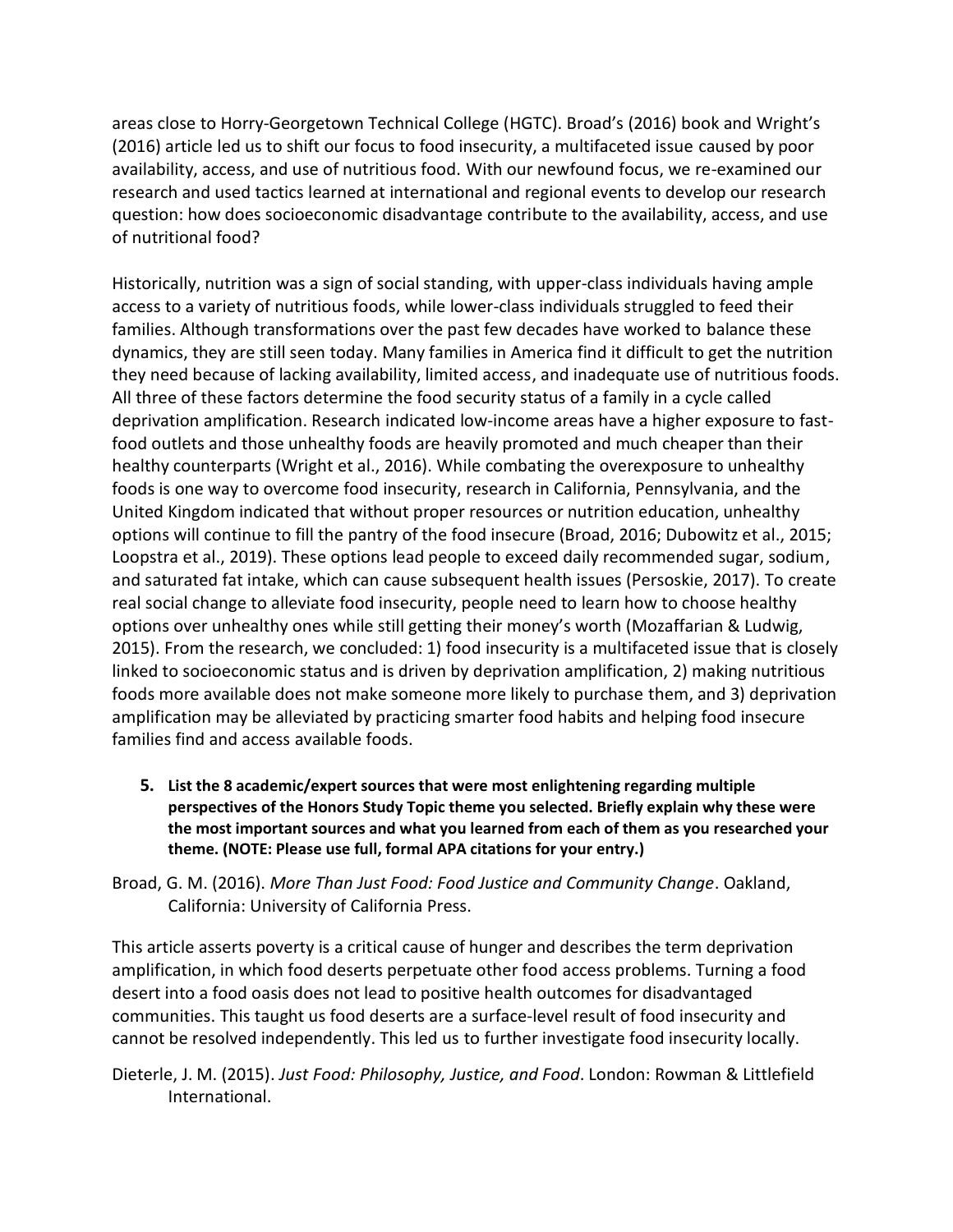This collection of essays, along with Broad's book, directed us to the social aspect of food insecurity. *Just Food* asserts correcting the supply in food deserts will not solve food insecurity. This book introduced various factors of food insecurity and led us to collaborate with LCFB.

Dubowitz, T., Ghosh-Dastidar, M., Cohen, D. A., Beckman, R., Steiner, E. D., Hunter, G. P., … Collins, R. L. (2015). Diet And Perceptions Change With Supermarket Introduction In A Food Desert, But Not Because Of Supermarket Use. *Health Affairs (Project Hope)*, *34*(11), 1858–1868. doi:10.1377/hlthaff.2015.0667

This study evaluated how introducing a full-service supermarket in a food insecure area affected diet and perception of nutrition of individuals. It was a main influence for our initial research on the three facets of food insecurity.

Hamrick, K. S., & Andrews, M. (2016). SNAP Participants' Eating Patterns over the Benefit Month: A Time Use Perspective. *Plus One*, *11*(7). doi: 10.1371/journal.pone.0158422

This article describes how Supplemental Nutrition Assistance Program (SNAP) recipients are more likely to report increased food insecurity further into the benefit month and refuted claims that SNAP participation contributes to obesity. Rather, participants are more likely to go without eating and experience energy and nutrient decline. These observations were vital to our project because they countered common stereotypes about benefit recipients.

Loopstra, R., Reeves, A., & Tarasuk, V. (2019). The rise of hunger among low-income households: an analysis of the risks of food insecurity between 2004 and 2016 in a population-based study of UK adults. *Journal of Epidemiology and Community Health*, 73(7), 668–673. doi: 10.1136/jech-2018-211194

This study indicated those who are income or employment insecure in the UK are most likely to be food insecure. In other high-income nations with a matching definition of food insecurity, similar factors also contribute to hunger. This provided a global perspective.

Persoskie, A., Hennessy, E., & Nelson, W. L. (2017). US Consumers' Understanding of Nutrition Labels in 2013: The Importance of Health Literacy. *Preventing Chronic Disease*, *14*. doi: 10.5888/pcd14.170066

This article details a scientific investigation of U.S. citizens' understanding of nutrition labels. Many adults did not correctly interpret nutrition labels, resulting in poor health outcomes. Nutrition label understanding depends on academic skills such as reading and mathematics. Without health literacy, consumers lack label understanding to guide proper dietary choices. These findings affirmed the importance of LCFB's nutrition education class.

Wright, J. D., Donley, A. M., Gualtieri, M. C., & Strickhouser, S. M. (2016). Food Deserts: What is the Problem? What is the Solution? *Society*, 53(2), 171–181. doi: 10.1007/s12115-016- 9993-8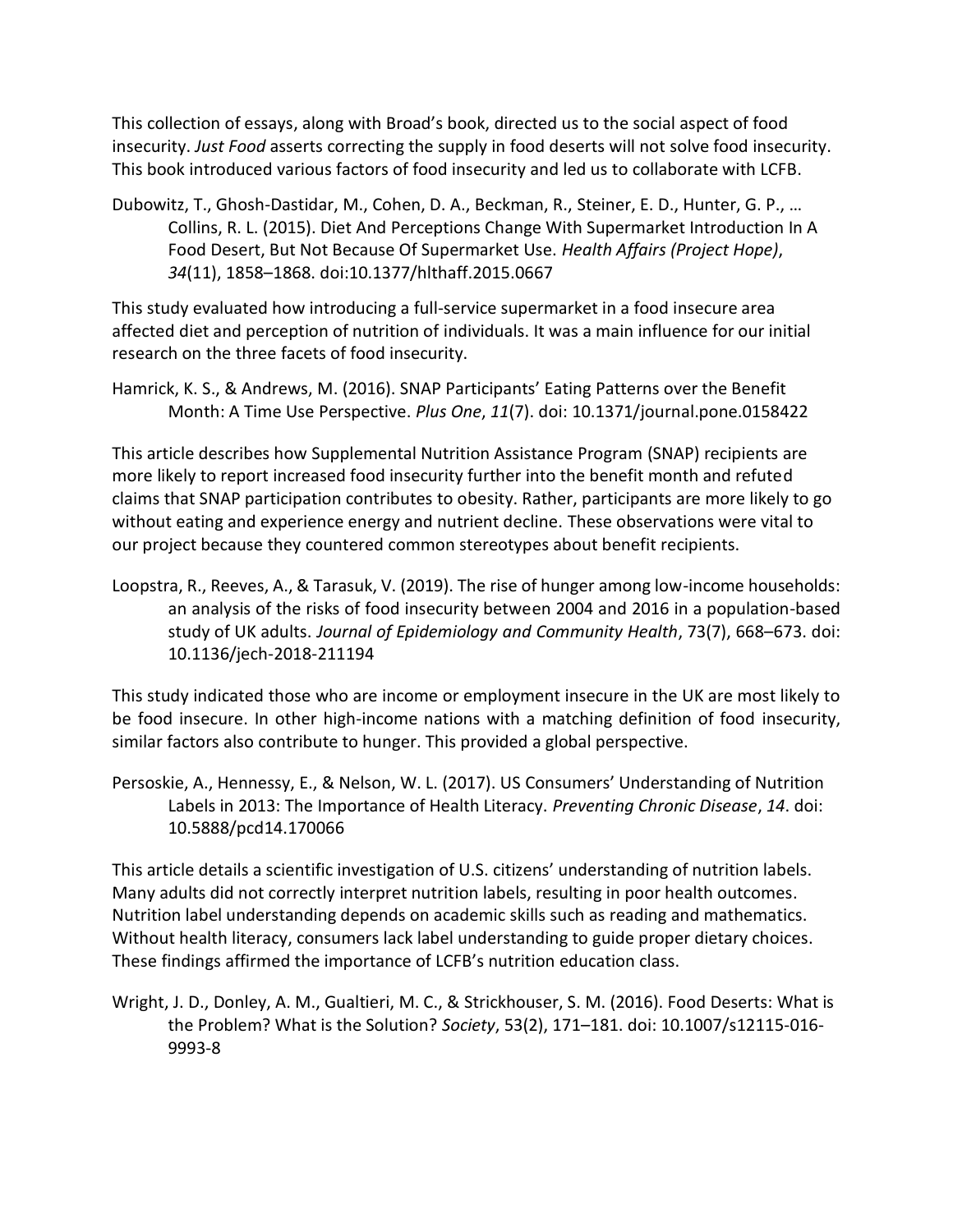"Food Deserts" describes the three hypotheses surrounding food deserts, including lack of education, poverty, and culture, and it notes the connection between poor nutrition and health. Food deserts are a phenomenon of food insecurity prevalent in higher income nations, where food is available but nutritious food is not easily obtainable. This helped us create our survey questions.

Yahia, N., Wang, D., Rapley, M., & Dey, R. (2015). Assessment of weight status, dietary habits and beliefs, physical activity, and nutritional knowledge among university students. *Perspectives in Public Health*, *136*(4), 231–244. doi: 10.1177/1757913915609945

This study assessed health and nutrition habits among Central Michigan University students. While most were in a healthy weight range with positive dietary habits, students' nutritional knowledge was lacking. We used this to develop our student survey.

## **6. Summarize your project action and collaboration objectives. In other words, what did your chapter set out to accomplish in terms of its collaborations and action?**

Our collaboration objectives were to 1) work with a local non-profit organization to gain insight into food insecurity and develop an action plan, and 2) collaborate with HGTC's food pantry coordinators. Our action objectives were to 1) host a food drive on campus, 2) create a presentation for students, and 3) support our campus food pantry.

**7. Describe the service or "action" components of this Honors in Action project that were inspired by and directly connected to your Honors Study Topic research. (Action can also include promoting awareness and advocacy.) Be sure to include information about the people and/or groups with whom you collaborated, why you chose these collaborators, and the impact they had on the outcomes of the project.**

Our food drive committee met LCFB's regional food center manager and relations coordinator and toured their facility, discussed volunteer opportunities, and received food drive information. LCFB's nutrition program coordinator attended our October chapter meeting and explained nutrition education programs offered and laws which protect their contents. LCFB is a SNAP Education Implementing Agency, which means anyone participating in their programs must be SNAP eligible. Because neither HGTC's Financial Aid office nor our Institutional Research Office could provide data on student SNAP eligibility, we could not video-record, reproduce, or take students through these programs. Our original plan was to share these programs with our student body. Since this was not possible, we modified our initial action objectives. Our collaboration with LCFB was a vital piece of our HiA project. We incorporated service and advocacy through volunteering at LCFB and presented their data and available resources to students.

Our survey committee drafted a ten-question survey with information from our research findings and local statistics from LCFB to conduct during Student Welcome Back Week (SWBW). We worked closely with LCFB's relations coordinator to develop our questions. She added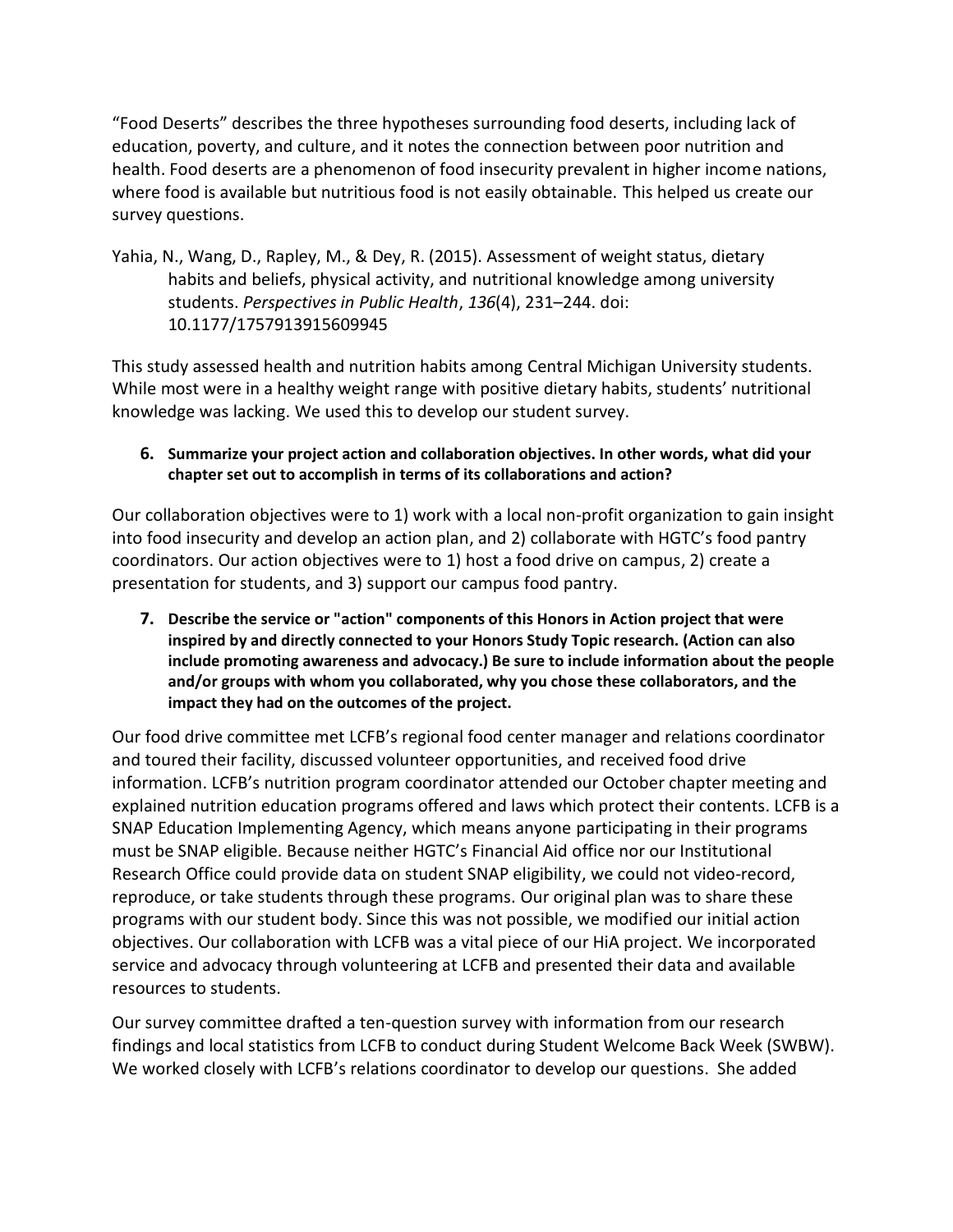three questions specifically about LCFB designed to assess HGTC students' knowledge of local services. We shared a table with LCFB at the SWBW event and collected survey responses.

Our food pantry committee investigated the status of our campus food pantry. We were frustrated to discover the food pantry coordinators no longer worked at the college. Subsequently, we reached out to the Student Affairs Vice President who informed us college administration was in the process of assigning someone to the position, and we would be notified when a decision was made. It severely curtailed our plans to assist food insecure students. We were disheartened because nearly half of our survey respondents reported needing to choose between buying food and paying bills.

Chapter members participated in two different volunteer opportunities with LCFB: food sorting and packaging, and Cooking Matters: At the Store Tour (CMST). Led by a community volunteer, seven members sorted donated food items and re-packaged them for delivery to area food pantries. This allowed us to see firsthand what types of food are donated and procedures used to handle and package them. While at LCFB, a member noticed the collection bins were in disrepair and suggested we decorate a few for our food drive. We partnered with a class from HGTC's Digital Arts program to design vinyl wraps with the LCFB logo on them. The CMST was an interactive nutrition education program run by LCFB's nutrition program coordinator. SNAP eligible families were led through a grocery store and taught healthy portions, reading nutrition labels, and identifying whole-grain products. Attendees could complete training to be a tour guide themselves.

While hunger and food insecurity are global issues, high-income nations such as the United Kingdom and the United States experience hunger without starvation, in which healthy foods are being overshadowed by unhealthy, cheaper, and more accessible alternatives. Because our survey results indicated an overwhelming number of students were interested in learning more about food insecurity, our survey committee created a PowerPoint presentation containing visual graphs of our findings. We provided links to local food pantries and other community resources and the status of our campus food pantry. We collaborated with our Information Systems Department to broadcast five facts about food insecurity in a fact-a-day format on the HGTC website.

## **8. What are the quantitative and qualitative outcomes of your project? What impact did your project have on the problem addressed and on opportunities for chapter members and others to grow as scholars and leaders?**

To get a diverse sample of survey respondents, we conducted our survey at SWBW, in an online format, and in classes on campus. We received 131 responses, of which 60 were from SWBW, 22 were online submissions, and 49 were in-class. Survey questions assessed nutrition education, community resources, and local food bank statistics. Committee members met with a statistics professor to learn how to analyze our survey data. We were surprised to find 69% of respondents were completely unaware of LCFB and 70% of respondents viewed food security as a privilege in the United States. These results led our survey committee to create a follow-up PowerPoint presentation containing survey results, community contact information, and an update regarding the status of the campus food pantry, which we presented to 30 survey